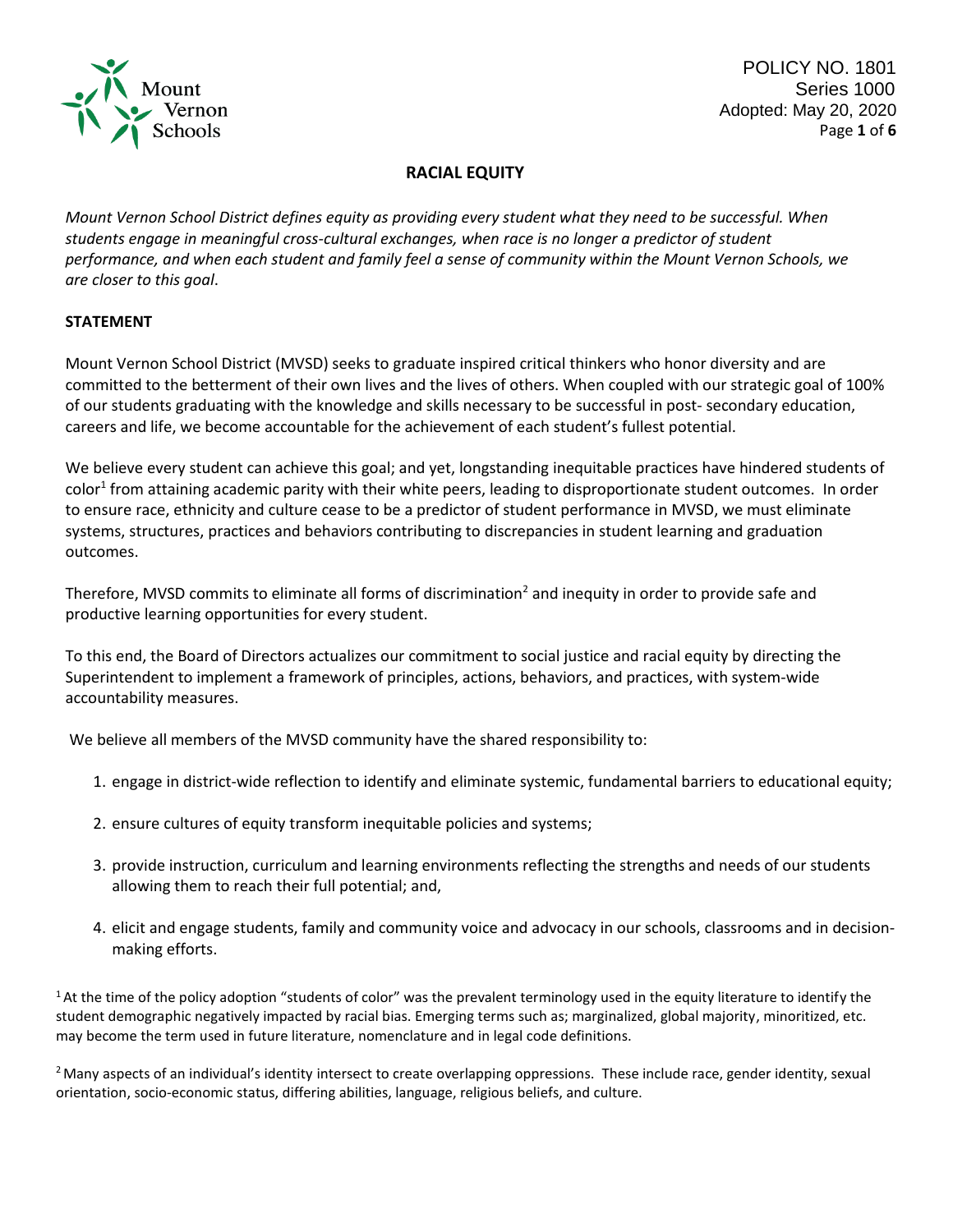

### **GUIDING PRINCIPLES**

POLICY NO. 1801 Series 1000 Adopted: May 20, 2020 Page **2** of **6**

MVSD acknowledges disparities in student performance across racial groups stemming from inequities in students' academic and other school experiences. These inequities have limited the opportunities and resources available to students of color and their families, resulting in what some scholars have called an "educational debt."

"*The only way to meet the needs of our students is to actively dismantle systemic barriers and replace them with policies and practices that ensure all students have access to the instruction and support they need to succeed in our schools.*" – State Office of Superintendent of Public Schools.

As a result, MVSD brings an urgency to our equity and social justice efforts. In order to eliminate inequities and social injustices to create cultures of equity, MVSD affirms the following:

- 1. We believe racial equity work involves restructuring processes and practices related to instruction, student discipline, resource allocation, curriculum adoption, hiring, and all other systems that have historically impeded the success of students of color.
- 2. We believe adults perpetuate the educational debt when they operate from an historical framework of implicit and/or explicit discrimination and bias.
- 3. We believe all students deserve humanizing pedagogy that builds on students' lived experiences and develops critical consciousness - (i.e., an ability to recognize systems of inequality and commitment to challenge these systems) and cross-cultural awareness. We also believe teachers and other adults in schools can develop students' capacities to use their critical consciousness and cross-cultural awareness to act in a manner that leads to productive social change.

This requires that our educators:

- a. develop a deep understanding of the historical context, culture, and strengths of all of our students and recognize that diversity and cultural differences are assets to all members of our community.
- b. increase their knowledge and understanding of intercultural and cross-cultural communications in order to authentically connect and partner with families and students;
- c. integrate students' and families' language, cultural skills and knowledge to create a sense of belonging and to foster an academic identity in all students;
- d. create learning environments relevant to and reflective of our students' lived experiences, as well as school and district cultures that value all of our students' unique backgrounds and contributions in our society;
- e. facilitate critical student dialogues to enhance cultural understandings, agency and advocacy for social justice
- f. develop students' capacities to use their critical consciousness and cross-cultural awareness to act in a manner that leads to productive social change.
- 4. We believe partnering with families and community‐based organizations that have a role in supporting our students will reinforce the support necessary for students to be successful and will ultimately enhance the greater Mount Vernon community.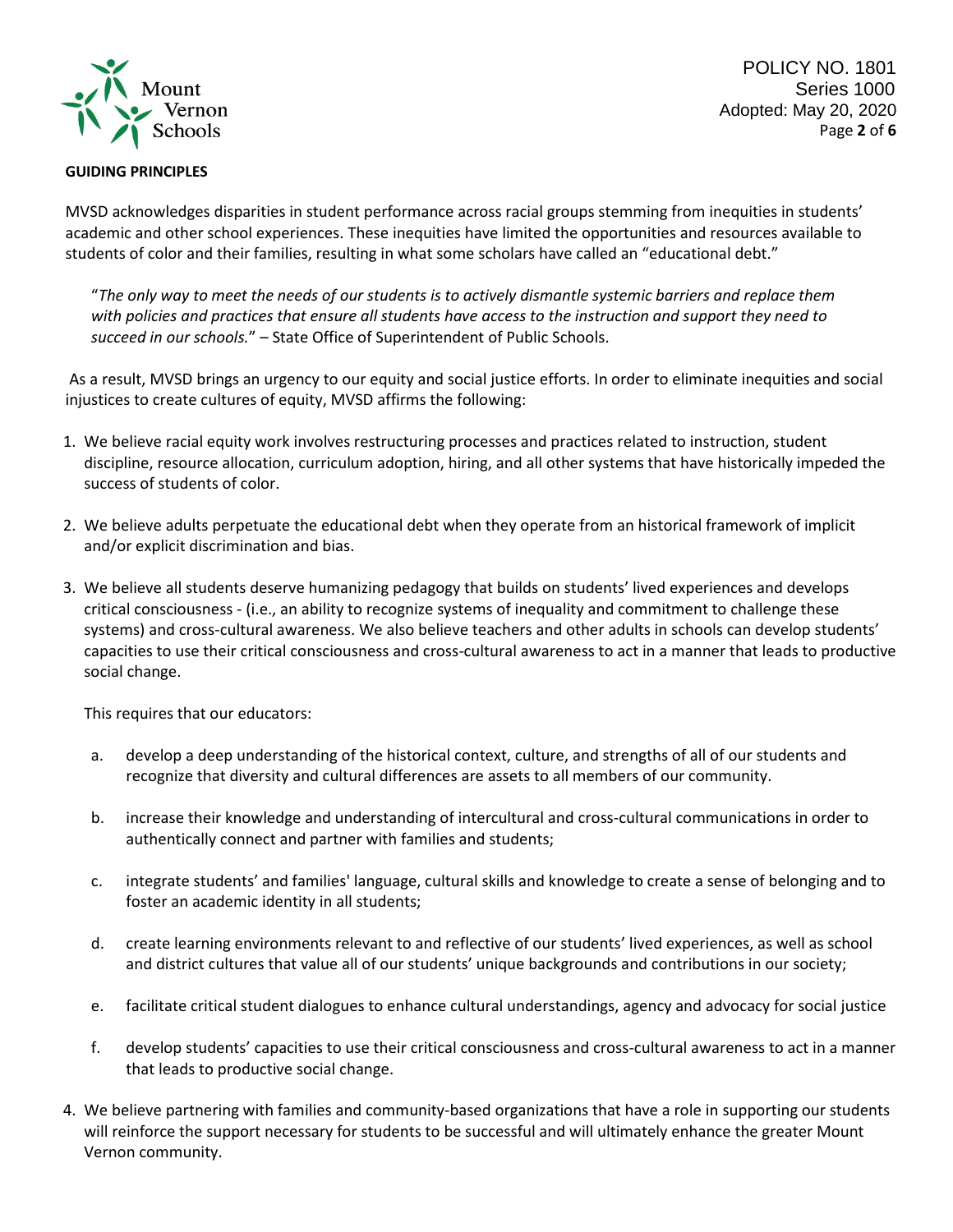

POLICY NO. 1801 Series 1000 Adopted: May 20, 2020 Page **3** of **6**

#### **EQUITY GOALS AND PRINCIPLES**

MVSD actualizes its commitment to racial equity by committing to the following goals and associated principles:

#### **Equity Goal 1: Engage in district‐wide reflection to identify and eliminate systemic barriers to educational equity**

**Principle #1:** We believe racial equity work involves restructuring processes and practices related to instruction, student discipline, resource allocation, curriculum adoption, hiring, and all other systems that have historically had a negative impact on students of color, impeding their success.

#### **Equity Goal 2: Ensure cultures that transform inequitable policies and systems**

**Principle #2:** We believe that adults perpetuate the educational debt when operating from a historical framework of implicit and/or explicit discrimination and bias.

### **Equity Goal 3: Provide instruction, curriculum, and learning environments reflecting the strengths and needs of our students allowing them to reach their academic and social emotional potential**

**Principle #3:** We believe all students deserve humanizing pedagogy that builds on students' lived experiences and develops their critical consciousness .ie., an ability to recognize systems of inequality and their commitment to challenge these systems and cross‐cultural awareness. We also believe teachers and other adults in schools can develop students' capacity to use their critical consciousness and cross-cultural awareness to act in a manner that leads to productive social change.

## **Equity Goal 4: Elicit and engage students, family and community voice and advocacy in our schools, classrooms and in decision‐making efforts.**

**Principle #4:** We believe partnering with families and community‐based organizations that have a role in assisting our students will reinforce the support necessary for students to be successful and will ultimately enhance the greater Mount Vernon community.

In order to actualize MVSD Racial Equity Goals and Principles, the Board of Directors instructs the superintendent to oversee the development of an annual action plan that identifies the specific priority actions, strategies, and outcome measures for each goal area. Progress on this action plan is to be incorporated into the District's regularly scheduled progress report to the Board.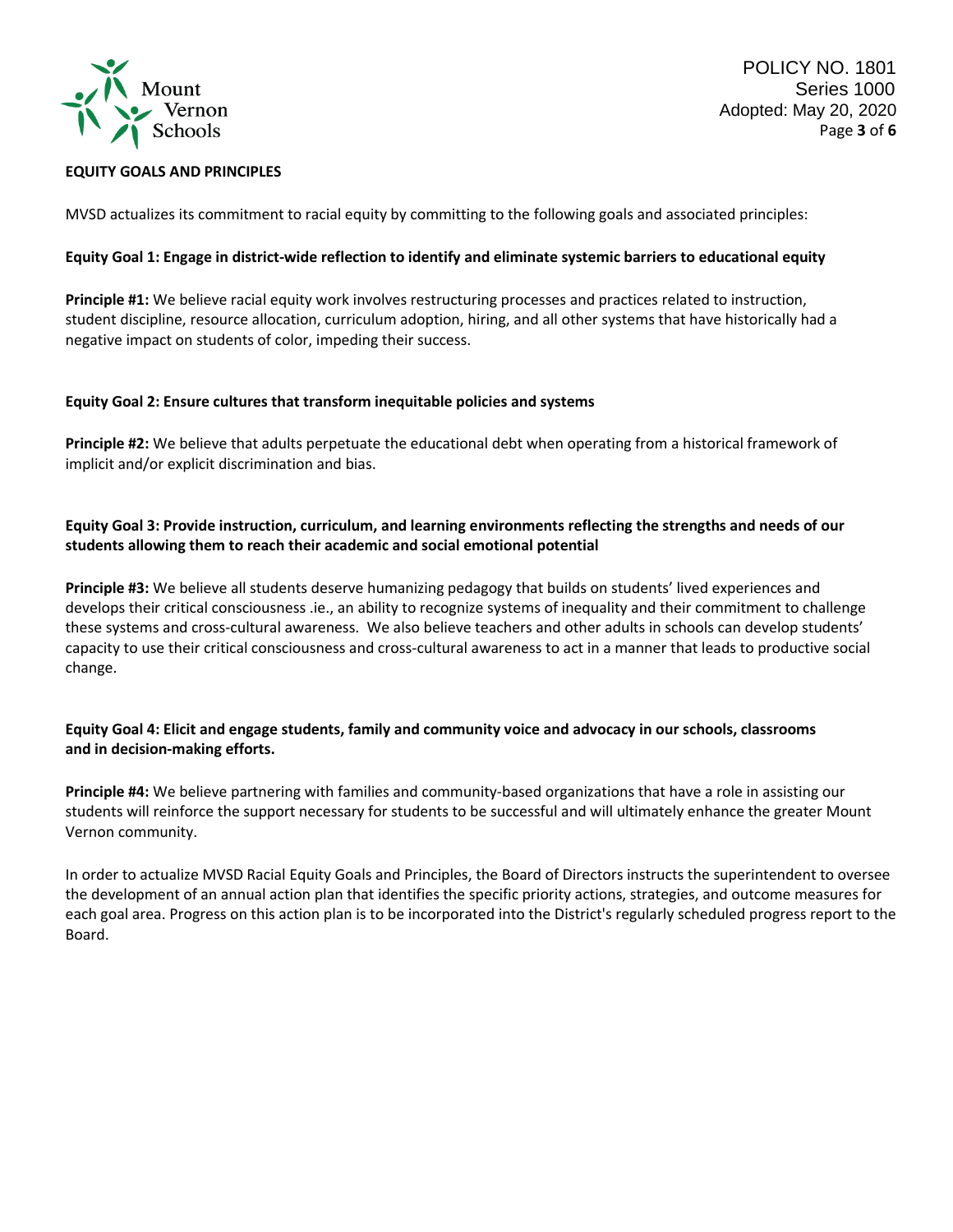

POLICY NO. 1801 Series 1000 Adopted: May 20, 2020 Page **4** of **6**

#### **DEFINITIONS**

Agency: In social science, agency is defined as the capacity of individuals to act independently and to make their own free choices. By contrast, structure is those factors of influence (such as social class, religion, gender, ethnicity, ability, customs, etc.) that determine or limit an agent and their decisions.

**Knowledge of Cultural Differences:** References the understanding of the unique variety of life experiences our students, staff, and broader community bring that consider those with similar life experiences and often grouped together as a culture

**Critical Consciousness:** An ability to recognize systems of inequality and a commitment to challenge these systems

**Critical Dialogue:** A conversation that inspires insight and wisdom on a particular topic, both for the individuals participating in the discussion and the collective thinking of the group.

**Cultural Equity:** Embodies the values, policies, and practices that ensure that all people— including but not limited to those who have been historically underrepresented based on race/ethnicity, age, disability, sexual orientation, gender, gender identity, socioeconomic status, geography, citizenship status, or religion are treated equitably.

**Culturally Responsive Teaching (CRT):** "The process of using familiar cultural information and processes to scaffold learning. Emphasizes communal orientation. Focused on relationships, cognitive scaffolding, and critical social awareness." (Hammond, Z. 2015)

**Disaggregated Data:** Results from taking a closer look into smaller pockets of system‐wide data to uncover patterns and trends that may be true for a subset of students, but not for all students across the system. For example, examining the data on male students of a given race/ethnicity who are economically disadvantaged to determine whether their assessment scores are below the scores of their white, economically advantaged peers.

**Diversity**: While this policy focuses primarily on racial equity, the District recognizes that equity must apply to all protected classes, including:

| Age                            | <b>National Origin</b>    |
|--------------------------------|---------------------------|
| Citizenship Status             | Pregnancy                 |
| Color                          | Race                      |
| Creed of Religion              | Sex                       |
| <b>Culture Economic Status</b> | <b>Sexual Orientation</b> |
| <b>Family Structure</b>        | Use of Service Animals    |
| Gender Identity or Expression  | <b>Veteran Status</b>     |
| Language Accessibility         | Mental/Physical Ability   |
| Marital/Relationship Status    |                           |
|                                |                           |

**Educational Debt:** Term coined by scholar, Gloria Ladson‐Billings in 2006 that describes the opportunities and resources held back from students over the decades. Shifts the focus to system and structural influences and the historic, economic, sociopolitical, and moral foundations of the disparate educational outcomes between white students and students of color.

**Job Embedded**: Refers to professional learning that is grounded in the daily work of teachers. It is characterized as learning by doing and encourages teachers to actively engage in and reflect on their practices through professional collaboration and involvement in instructional coaching.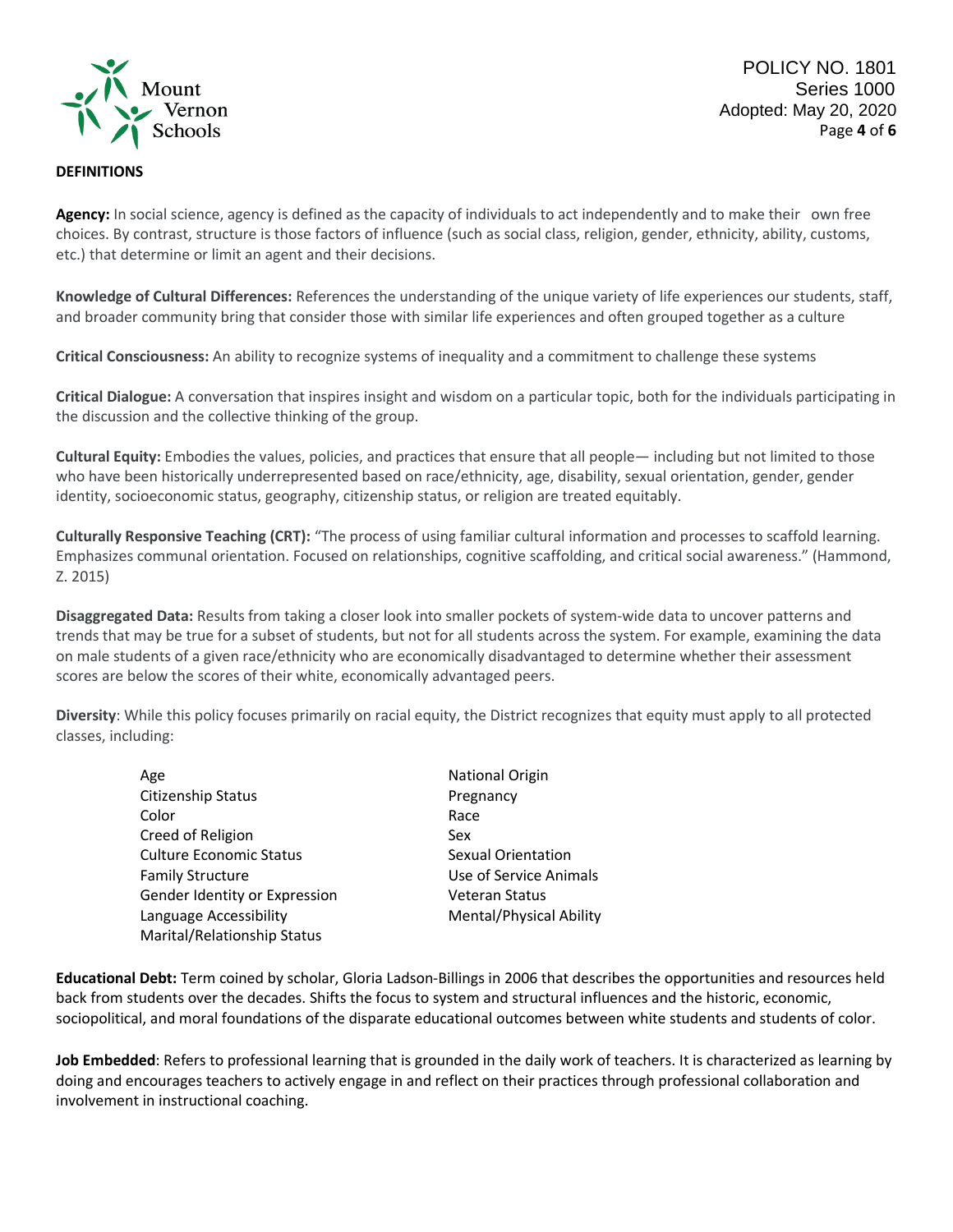

POLICY NO. 1801 Series 1000 Adopted: May 20, 2020 Page **5** of **6**

**Equity‐related learning/training:** A reference to the professional and personal development opportunities to learn about diverse cultural experiences present throughout the community along with implicit bias and barriers to equity.

**Equitable***:* Opportunities that are available to all students, resulting in the elimination of significant gaps in outcomes. Equitable practices seek to increase access to opportunities for achievement among students not performing to their full potential.

**Educational Equity**: Refers to raising the achievement of all students (1) narrowing the gaps between lowest and highest performing students and (2) eliminating the racial predictability and disproportionality of which student groups occupy the highest and lowest achievement gaps.

**Equity Lens***:* A tool for analysis, planning, decision‐making, and evaluation. It may be used to diagnose or analyze the impact of the design and implementation of policies or programs on under‐served, marginalized, and diverse individuals and groups and to identify appropriate accommodations to eliminate barriers. (See example under *Equity Lens Tool*.)

**Equity Lens Tool***:* Aims to provide protocols and accountability questions for strategic equity resource allocation and decision-making. (Following example adapted from the State of Oregon).

- 1. Who are the racial/ethnic and underserved groups affected? What is the potential impact of the resource allocation and strategic investment to these groups?
- 2. Does the decision being made ignore or worsen existing disparities or produce other unintended consequences? What is the impact on eliminating the opportunity gap?
- 3. How does the investment or resource allocation advance our Equity vision and strategic plans?
- 4. What are the barriers to more equitable outcomes? (e.g. mandated, political, emotional, financial, programmatic or managerial)
- 5. Have we intentionally involved stakeholders who are also members of the communities affected by the strategic investment or resource allocation? How do we validate assessment of protocols 1 through 3?
- 6. How will we modify or enhance strategies to ensure the individual and cultural needs of each learner?

**Inequity***:* Lack of fairness or justice.

**Institutional bias**: Defined in the literature as the failure to provide appropriate services or access to a group of people because of their race, color, or culture. This may be seen in the practices, systems, attitudes, behaviors, or by looking at the results of the organization. This is beyond acts of prejudice and is likely built into the organization's systems. This may not be the result of any conscious prejudice or discrimination, but rather of the majority simply following existing rules or norms.

**Implicit bias:** The attitudes or stereotypes that affect our understanding, actions, and decisions in an unconscious manner.

**Explicit bias:** Refers to the attitudes and beliefs we have about a person or group on a conscious level.

**Intersectionality/Intersectional Ties**: The cumulative way in which the effects of multiple forms of discrimination (such as racism, sexism, and classism) combine or overlap in the experiences of marginalized individuals or groups.